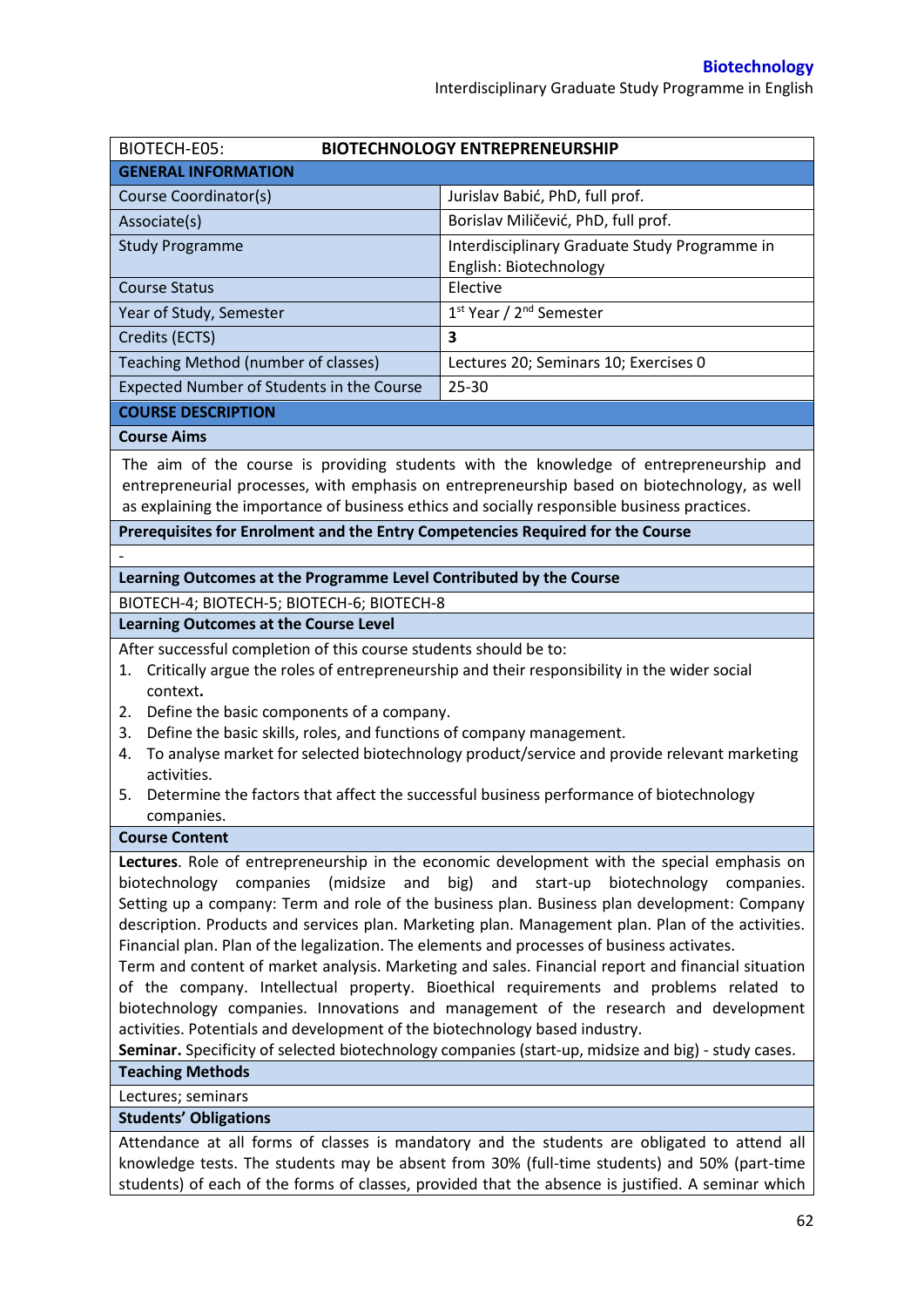Interdisciplinary Graduate Study Programme in English

has not been completed must be made up through a midterm exam.

**Monitoring the Activity of the Students** *(Connecting Learning Outcomes, Teaching Methods, and Grading)*

| --------             |               |                 |                         |                                          |      |      |
|----------------------|---------------|-----------------|-------------------------|------------------------------------------|------|------|
| <b>Class-related</b> | <b>ECTS</b>   | <b>Learning</b> | <b>Student activity</b> | <b>Evaluation</b><br><b>Grade points</b> |      |      |
| activity             |               | outcome         |                         | method                                   | Min. | Max. |
| Attending classes    | 0.3           | $1 - 5$         | Attendance at           | Keeping                                  | 5    | 10   |
| (lectures)           |               |                 | classes                 | records                                  |      |      |
|                      |               |                 |                         |                                          |      |      |
|                      |               |                 | Preparation of          | Seminar                                  | 15   | 40   |
| Seminars             | 0.7           | 5               | seminar                 | presentation                             |      |      |
|                      |               |                 | presentation            |                                          |      |      |
| Partial exams or     | $\mathcal{P}$ | $1 - 5$         | Studying for the        | Written                                  | 30   | 50   |
| final exam           |               |                 | partial exams or        | exam                                     |      |      |
|                      |               |                 | final exam              |                                          |      |      |
| <b>Total</b>         | 3             |                 |                         |                                          | 50   | 100  |

Evaluation of the written part of the final exam

| Grade |
|-------|
| 50    |
| 47    |
| 45    |
| 40    |
| 38    |
| 35    |
| 33    |
| 30    |
|       |

## *Forming the final grade:*

The points granted for the final exam are added to the grade points awarded during class attendance. The grading process is conducted by absolute distribution, i.e. based on total achievements, and compared to the numerical system in the following manner:

A – Excellent (5): 90-100 grade points; B – Very Good (4): 80-89.99 grade points; C – Good (3): 65- 79.99 grade points;  $D$  – sufficient (2): 50-64.99 grade points

| Mandatory Literature (available in the library and via other media)                                                                                        |                            |                                 |  |  |  |  |
|------------------------------------------------------------------------------------------------------------------------------------------------------------|----------------------------|---------------------------------|--|--|--|--|
| Title                                                                                                                                                      | Number of<br>copies in the | Availability via<br>other media |  |  |  |  |
|                                                                                                                                                            | library                    |                                 |  |  |  |  |
| Shimasaki C: Biotechnology Entrepreneurship:<br>Leading.<br>Managing, and Commercializing Innovative Technologies,<br>second edition. Academic press, 2020 |                            |                                 |  |  |  |  |
|                                                                                                                                                            |                            |                                 |  |  |  |  |

## **Additional Literature**

Francoise and Glen Giovannetti. Managing Biotechnology: From Science to Market in the Digital Age 1st Ed., Wiley, 2017.

**Quality Assurance Procedures Designed to Ensure the Acquisition of Outcomes and Competencies**